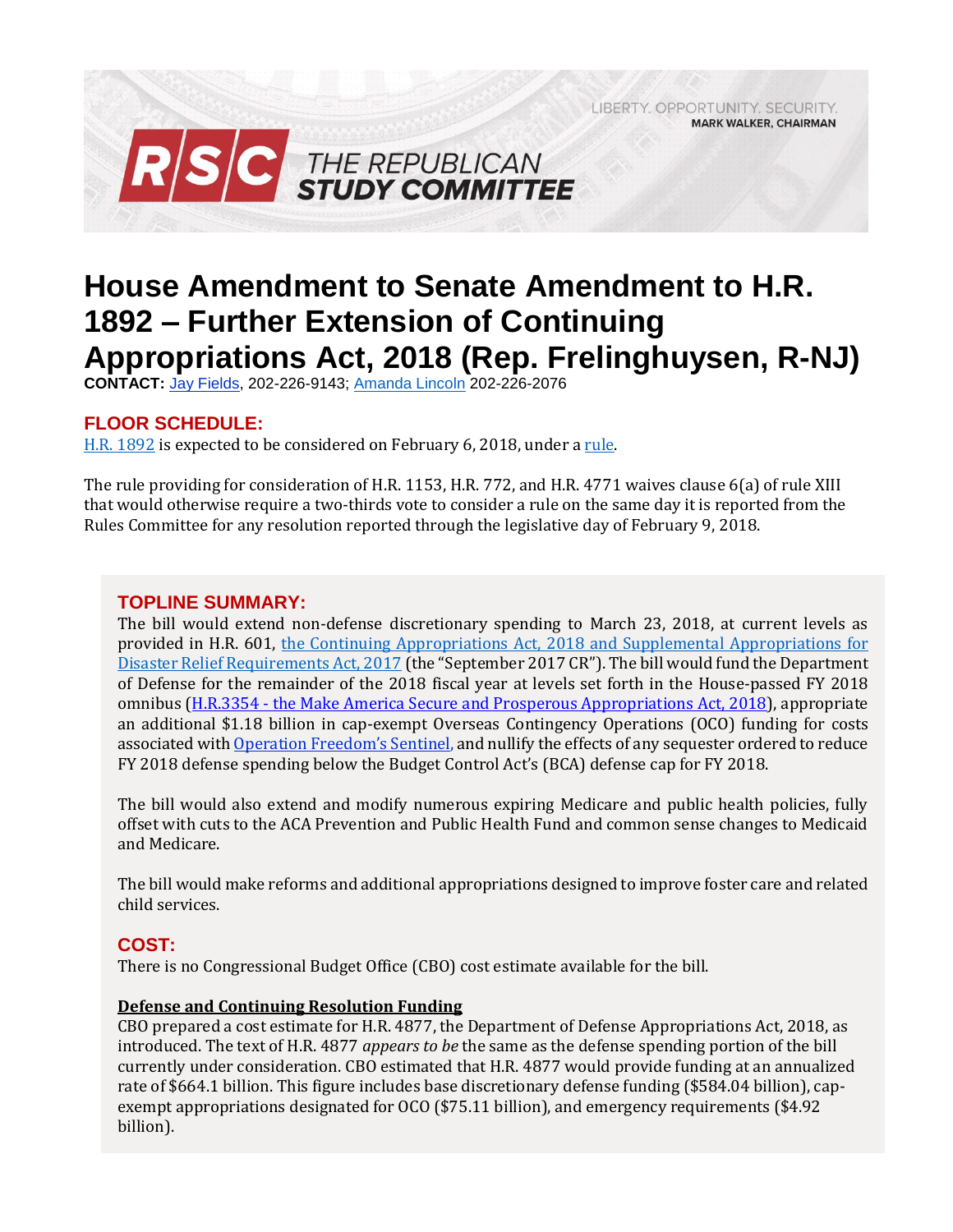CBO provided a cost estimate for  $H.I. Res. 124$ , a bill that like the present one would have appropriated full-year department of defense funds and contained a continuing resolution component for the remainder of government funding. That bill was never considered by the House, but CBO's estimate is instructive as to the amount the present bill would exceed the Budget Control Act's (BCA) spending caps for defense and non-defense discretionary spending. [CBO estimated](https://www.cbo.gov/system/files/115th-congress-2017-2018/costestimate/hjres124_0.pdf) that if all the levels of budget authority provided by [H.J.Res. 124](https://www.congress.gov/113/bills/hjres124/BILLS-113hjres124ih.pdf) were extended for the remainder of FY 2018, appropriations would exceed the FY 2018 discretionary limit on defense programs by \$69.93 billion and would exceed the limit on nondefense programs by \$3.71 billion. We can assume those figures are accurate here given that H.J.Res. 124 would have appropriated Department of Defense funding at the same rate as the present bill, would have appropriated \$1.18 billion for Operation Freedom's Sentinel, and would have appropriated \$4.68 billion for missile defense and naval ship repair (which was appropriated in the [December 21, 2017 continuing resolution\)](https://gallery.mailchimp.com/d4254037a343b683d142111e0/files/a56b88ed-0bc9-41df-befa-47f620eb0091/LB_Continuing_Resolution_Dec_22_FINAL.01.pdf). Exceeding the BCA caps would normally trigger across-theboard cuts to non-exempt programs (i.e, "sequestration") to offset the breach. However, the present bill would nullify the effects of any sequestration ordered for defense programs in FY 2018.

## **CONSERVATIVE VIEWS:**

Many conservatives will be pleased that the bill would provide for full year military appropriations. Many conservatives oppose continuing resolutions that apply to defense spending, arguing that they negatively impact military training, readiness, equipment, and personnel.

Many conservatives will be concerned that the 515-page amendment was only made publicly available at 10:01 PM on February 5, 2018, in violation of the House Republican three-day rule.

Some conservative may be concerned that the bill extends the non-DOD appropriations provided by [H.R.244, the Consolidated Appropriations Act 2017 \("](http://rsc.walker.house.gov/files/2017LB/RSC_Legislative_Bulletin_HR_244_FY_2017_Omnibus_May_3_2017.pdf)FY [2017 Omnibus\)](http://rsc.walker.house.gov/files/2017LB/RSC_Legislative_Bulletin_HR_244_FY_2017_Omnibus_May_3_2017.pdf) that was passed wit[h primarily](http://clerk.house.gov/evs/2017/roll249.xml)  [Democratic support.](http://clerk.house.gov/evs/2017/roll249.xml) For conservative concerns of the FY 2017 Omnibus, the RSC Legislative Bulletin is available [here.](https://gallery.mailchimp.com/d4254037a343b683d142111e0/files/86067b86-49d6-4a66-bc77-1f24be4448e0/RSC_Legislative_Bulletin_HR_601_Hurricane_Supplemental_Debt_Limit_CR_September_8_2017.pdf)

Some conservatives may be concerned that of the bill's \$75 billion in OCO funding, approximately \$10 billion would be designated for base budget purposes. OCO funding is cap-exempt, and is supposed to be used exclusively for war fighting purposes.

Some conservatives may be concerned that the bill would appropriate funds at a level that would result in a breach of the BCA's FY 2018 defense and nondefense caps.

Some conservatives oppose continuing resolutions arguing that they perpetuate an inability of Congress to wield its power of the purse and properly carry out the annual appropriations process to prioritize funding decisions based on the will of the voters that elected them.

Some conservatives may be concerned that this bill would be the fifth CR passed in FY 2018.

Some conservatives may be concerned that the measure would nullify enforcement of the discretionary spending cap for defense programs in FY 2018.

Some conservatives may be concerned Department of Health and Human Services (HHS) would be appropriated an additional \$8 million in FY 2018 to make grants to states to support efforts to recruit foster families, and the bill would appropriate \$92 million for the federal government to pay for outcomes under social impact partnerships.

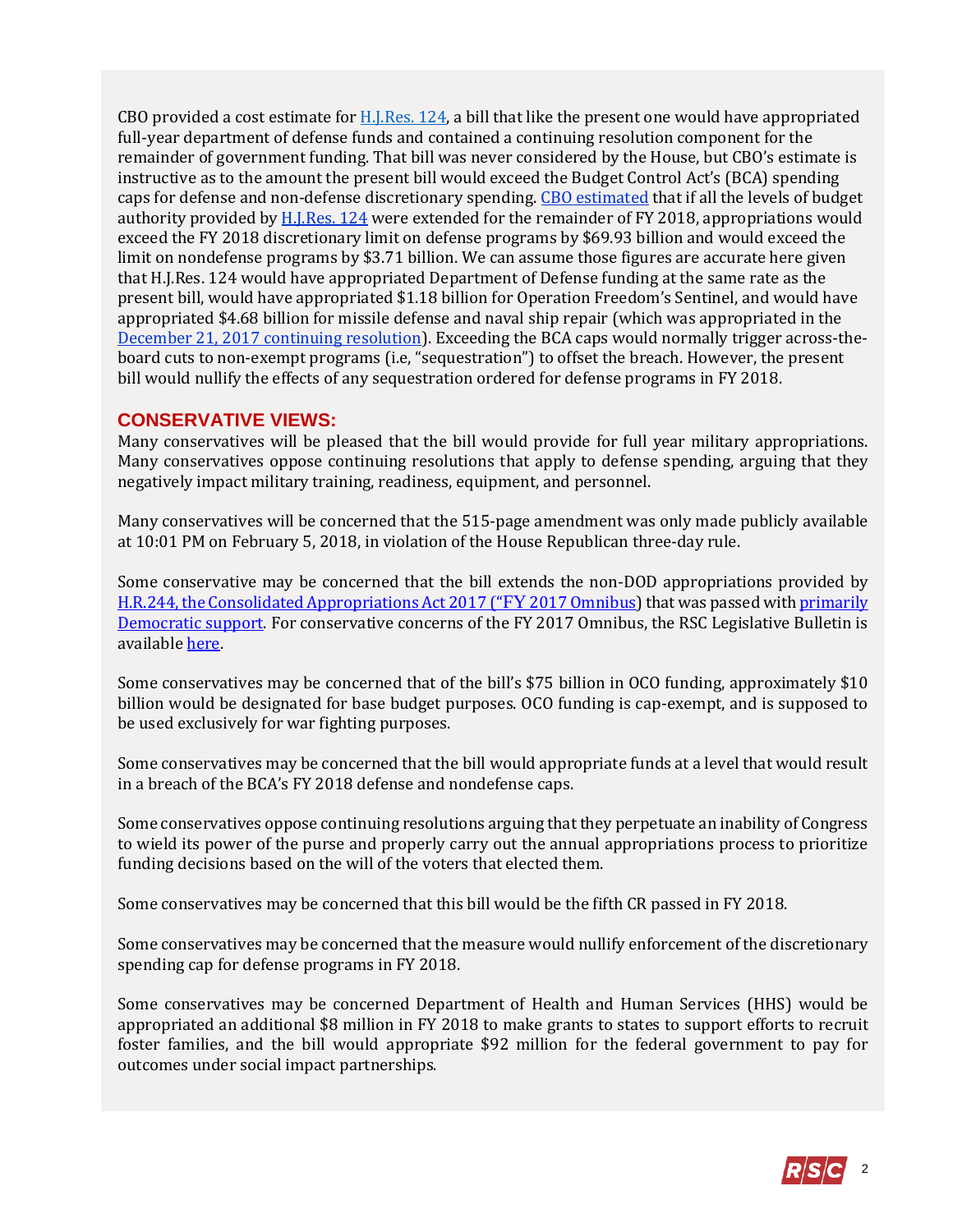Some conservatives may be concerned the bill would expand a HHS grant program by requiring HHS to make federal substance abuse prevention and treatment block grants to regional partnerships for FY2017-FY2021.

- **Expand the Size and Scope of the Federal Government?** Yes, the bill provides discretionary funding above existing levels and nullifies the effect of any sequestration order that would otherwise be required under current law. The bill would also expand a grant program under HHS.
- **Encroach into State or Local Authority?** No.
- **Delegate Any Legislative Authority to the Executive Branch?** No.
- **Contain Earmarks/Limited Tax Benefits/Limited Tariff Benefits?** No, according to the original [Committee Report.](https://www.gpo.gov/fdsys/pkg/CRPT-115hrpt219/pdf/CRPT-115hrpt219.pdf#page=348)

# **DETAILED SUMMARY AND ANALYSIS:**

#### **CONTINUING RESOLUTION (Non-Defense)**

The CR component of the bill would extend defense and non-defense discretionary funding to March 23, 2018, at current levels as provided in H.R. 601, the Continuing Appropriations Act, 2018 and Supplemental [Appropriations for Disaster Relief Requirements Act, 2017](https://gallery.mailchimp.com/d4254037a343b683d142111e0/files/86067b86-49d6-4a66-bc77-1f24be4448e0/RSC_Legislative_Bulletin_HR_601_Hurricane_Supplemental_Debt_Limit_CR_September_8_2017.pdf) (the "September 2017 CR"). Funding is set to expire on February 8, 2018.

The bill contains a number of spending anomalies – provisions that enumerate exceptions to the duration, amount, or purposes for which those funds may be used for certain appropriations accounts or activities. The bill would appropriate an additional \$1.25 billion to the Census Bureau for completing the 2020 census, increase funding to the Southeastern Power Administration from \$1 million to \$6.4 million, allow a \$350 million selloff from the Strategic Petroleum Reserve (SPR) to use for the SPR's Life Extension II project, and appropriates and additional \$225 million to the Small Business Administration's Disaster Loan Program which the bill designates as cap-exempt emergency spending.

#### **DEFENSE APPROPRIATIONS**

The bill would appropriate full year funding for the Department of Defense (DOD). It would provide funding at an annualized rate of \$664.1 billion. This figure includes base discretionary defense funding (\$584.04 billion) that is subject to the Budget Control Act (BCA) discretionary spending caps (as increased by the Bipartisan Budget Act of 2015 (BBA15), cap-exempt appropriations designated for OCO (\$75.11 billion) and emergency requirements (\$4.92 billion). Approximately \$10 billion of the OCO funds is designated for base purposes.

The defense spending component of the bill is virtually the same as Division A ("Department Of Defense Appropriations Act, 2018") of [H.R. 3219, the House-passed Make America Secure Appropriations Act, 2018,](https://gallery.mailchimp.com/d4254037a343b683d142111e0/files/b0a7e453-197a-4dac-8b10-8ad4564244f8/RSC_Legislative_Bulletin_HR_3219_Make_America_Secure_Appropriations_Act_2018_July_26_2017.pdf) which was added t[o H.R. 3354, the House-passed Make America Secure and Prosperous Appropriations Act,](https://gallery.mailchimp.com/d4254037a343b683d142111e0/files/4e67c277-50bc-4fd4-8241-fab338671ebd/RSC_Legislative_Bulletin_HR_3354_Make_America_Secure_and_Prosperous_Appropriations_Act_2018_September_6_2017.pdf)  [2018.](https://gallery.mailchimp.com/d4254037a343b683d142111e0/files/4e67c277-50bc-4fd4-8241-fab338671ebd/RSC_Legislative_Bulletin_HR_3354_Make_America_Secure_and_Prosperous_Appropriations_Act_2018_September_6_2017.pdf) The only substantive differences are that it appropriates an additional \$1.18 billion for costs associated with [Operation Freedom's Sentinel](https://oig.state.gov/system/files/lig_oco_ofs_mar2017_508_1.pdf), and would nullify the effects of any sequestration ordered for defense programs in FY 2018.

**Active, Reserve, And National Guard Military Personnel**: Military Personnel would be appropriated approximately \$133 billion, about \$904 million below President Trump's budget request and \$4.3 billion above the FY 2017 enacted level.

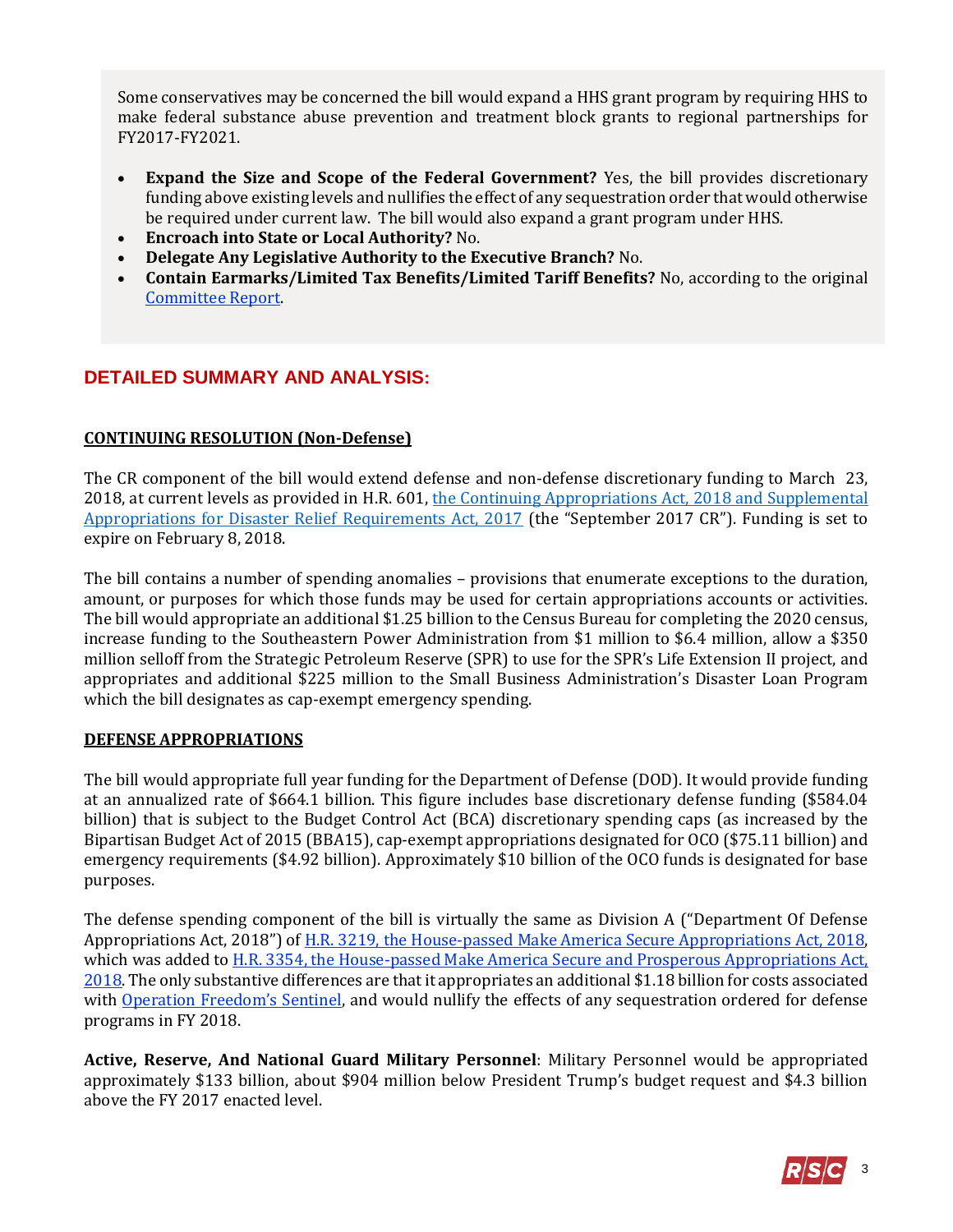**Military Personnel End Strength:** The bill would provide funding to support end-strength levels 27,800 above those authorized in FY 2017 and 17,000 above President Trump's budget request.

**Military Pay Raise:** The bill would provide funding to increase pay for all military personnel by 2.4 percent effective January 1, 2018.

**Operation and Maintenance** Operation and Maintenance (O&M) would be appropriated approximately \$192 billion, a level that is about \$3 billion above President Trump's budget request and \$24 billion above the FY 2017 enacted level.

**Sexual Assault Special Victims' Counsel Program**: The bill would provide \$25 million for the Sexual Assault Special Victims' Counsel Program.

**Procurement:** Procurement would be appropriated \$132.5 billion, a level that is \$19 billion above President Trump's budget request and \$24 billion above the FY 2017 enacted level.

**Research, Development, Test and Evaluation:** Research, Development, Test and Evaluation (RDT&E) would be appropriated \$82.7 billion, a level that is \$62 million below President Trump's budget request and \$10 billion above the FY 2017 enacted level.

**Other Department of Defense Programs:** Other Defense Programs would be appropriated \$36 billion, a level that is \$217 million above President Trump's budget request and \$469.8 million above the FY 2017 enacted level.

**Defense Health Program:** The bill would provide \$33.9 billion for the Defense Health Program, a level that is \$267 million above President Trump's budget request and \$150 million above the FY 2017 enacted level.

The primary mission of the Defense Health Program is to "provide for worldwide medical and dental services to active forces and other eligible beneficiaries." Within this total, \$32 billion is for Operations and Maintenance, \$895 million is for Procurement, and \$1.3 billion is for Research, Development, Test, and Evaluation (RDT&E).

As part of RDT&E, the Congressionally Directed Medical Research Program (CDMRP) is funded at \$627.1 million above the president's budget request. According to [CRS](http://www.crs.gov/Reports/IF10349?source=search&guid=0e87c51078bc4599ab29d3c961428341&index=0), "Members of Congress are frequently lobbied to support adding funding to the annual defense appropriation for medical research on a wide variety of diseases and topics." While medical research is a laudable activity, some conservatives may be concerned that many of the programs funded within the CDMRP are not for military-specific conditions and are duplicative of the type of [research done](https://report.nih.gov/categorical_spending.aspx) at the National Institutes of Health (NIH). According to [Taxpayers](http://public.cq.com/docs/weeklyreport/weeklyreport-000004132596.html)  [for Common Sense](http://public.cq.com/docs/weeklyreport/weeklyreport-000004132596.html), "These programs are clearly earmarks and therefore take money away from other necessary Defense Department functions."

The bill provides research funding for:

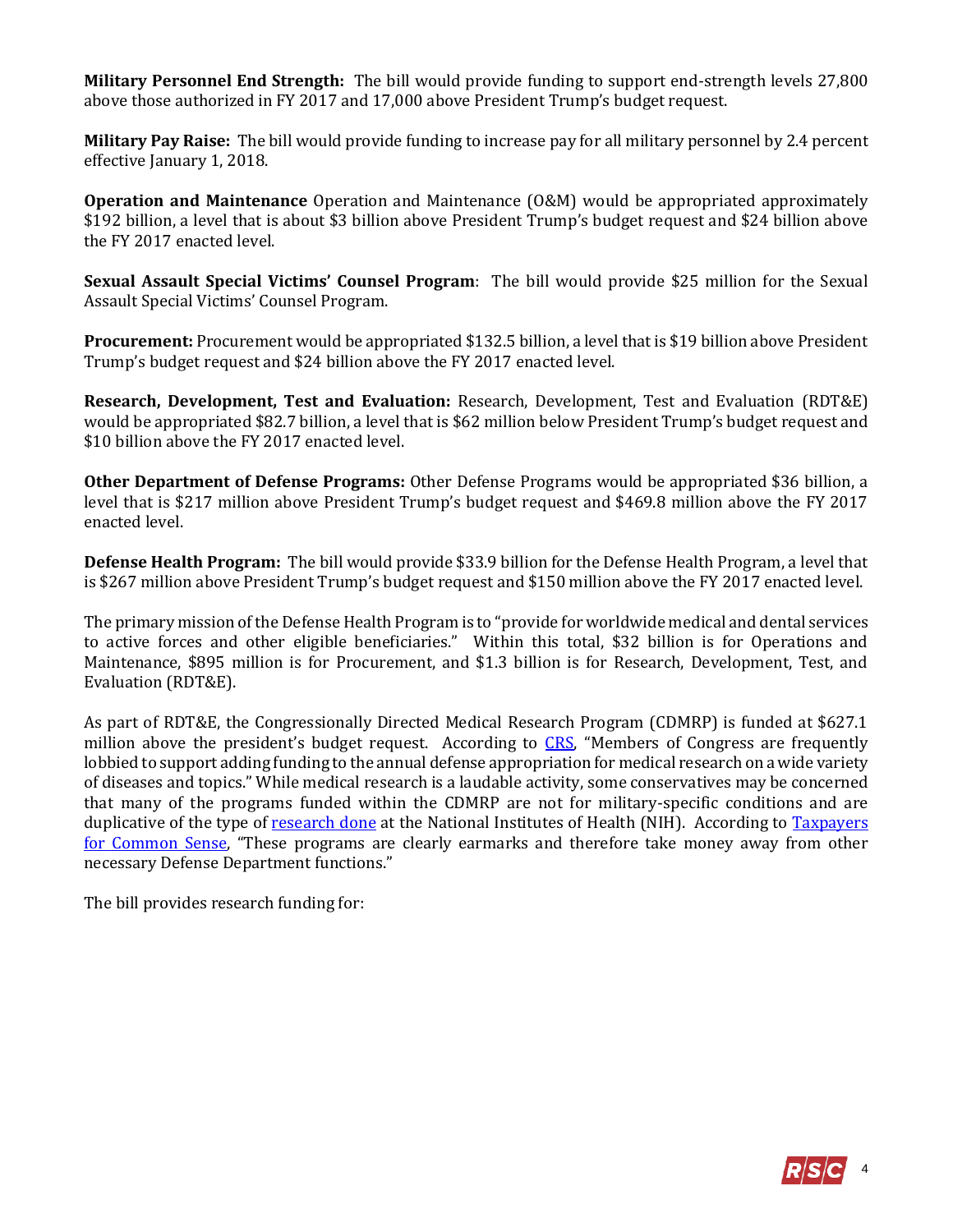- alcohol and substance abuse disorders research
- ALS research
- Alzheimer's disease research
- autism research
- bone marrow failure disease research
- breast cancer research
- cancer research
- Duchenne muscular dystrophy research
- gulf war illness research
- hearing restoration research
- kidney cancer research
- lung cancer research
- lupus research
- multiple sclerosis research
- orthopedic research
- ovarian cancer research
- prostate cancer research
- spinal cord research
- reconstructive transplant research
- tickborne disease research
- traumatic brain injury and psychological health research
- tuberous sclerosis complex research
- vision research
- Global HIV/AIDS prevention
- HIV/AIDS program increase
- Joint warfighter medical research
- Trauma clinical research program

#### **MAJOR POLICY PROVISIONS:**

**2001 AUMF:** The bill would not include a provision adopted during the Appropriations Committee markup of the bill from Rep. Barbara Lee to repeal the 2001 Authorization for Use of Military Force.

**Guantanamo Detainees**: The bill would prohibit funds to transfer or release any detainee held at Guantanamo Bay into the U.S, modify any facility in the U.S. to house any Guantanamo detainee, and prohibit the use of funds to close or transfer the jurisdiction of the Naval Station Guantanamo Bay.

**War Powers Resolution**: The bill would prohibit the use of funds in contravention of the War Powers Resolution. The bill would also specifically prohibit the use of funds in contravention of the War Powers Resolution in Iraq.

**Support for Israel**: The bill would provide \$705.8 million in direct support for Israel, including \$92 million for Iron Dome, \$205 million for upper-tier missile defense, and \$225.1 million for Short Range Ballistic Missile Defense.

**Second Amendment Provisions**: The bill would prohibit funding to implement the U.N. Arms Trade Treaty unless it is ratified by the Senate, and would prohibit the DOD from demilitarizing or disposing of M–1 Carbines, M–1 Garand rifles, M–14 rifles, .22 caliber rifles, .30 caliber rifles, or M–1911 pistols or to destroy small arms ammunition that is not otherwise prohibited for commercial sale by federal law.

**Rosoboronexport:** The bill would prohibit funding for contracts, agreements, grants, loans, or other agreements with the Rosoboronexport company unless certain conditions are met, such as a prohibition on Rosoboronexport contracts with Syria and a requirement that the Russian Federation withdraws armed forces from Ukraine. Rosoboronexport is the Russian state sole-source export company for defense and dualuse products.

**Intelligence**: The bill would prohibit the use of funds for integration of foreign intelligence information unless the information has been lawfully collected and processed during the conduct of authorized foreign intelligence activities and that information pertaining to United States persons shall only be handled in accordance with protections provided in the Fourth Amendment of the United States Constitution as implemented through Executive Order No. 12333.

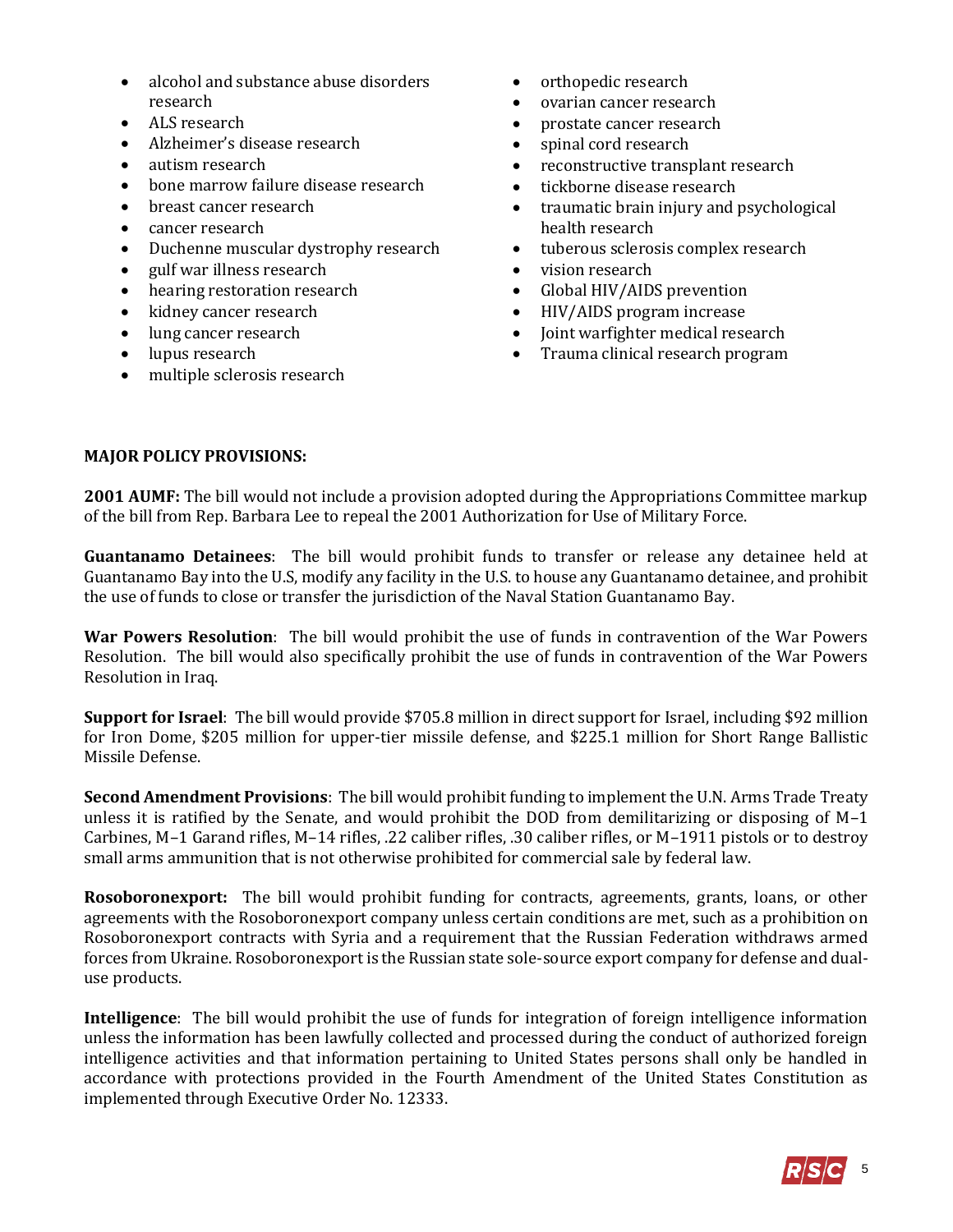**FISA**: The bill would prohibit the use of funds for the National Security Agency (NSA) to "conduct an acquisition pursuant to section 702 of the Foreign Intelligence Surveillance Act of 1978 for the purpose of targeting a United States person; or acquire, monitor, or store the contents of any electronic communication of a United States person from a provider of electronic communication services to the public pursuant to section 501 of the Foreign Intelligence Surveillance Act of 1978."

**BRAC**: The bill would prohibit the use of funds for Base Realignment and Closure. The administration's statement of administration policy for the FY 2018 NDAA expressed opposition to such prohibition, which was also contained in that bill.

**Prohibition on Assistance to North Korea**: The bill would prohibit funding from being obligated or expended for assistance to the Democratic People's Republic of Korea unless specifically appropriated for that purpose.

**Sale of Tobacco Products**: The bill would prohibit the sale of tobacco products in military resale outlets below the most competitive price in the local community.

**Evolved Expendable Launch Vehicle Procurement**: The bill would require that the Evolved Expendable Launch Vehicle (EELV) competitive procurements be open for award to all certified providers of EELV-class systems and that the award shall be made to the provider that offers the best value to the government.

**Grants to the Red Cross and the USO**: The bill would provide \$20 million for the United Service Organizations (USO) and \$24 million to the Red Cross.

**Fisher House**: The bill would provide \$11 million for Fisher Houses that provide free housing to the families of wounded warriors while they are receiving hospital treatment.

**Protectionism**: The bill included protectionist "buy American" provisions for: supercomputers, ball and roller bearings, anchors and chains, flags, and carbon, alloy, and armor steel plate.

The bill also subjects all funds made available by the bill to the Buy American Act, and requires the Secretary of Defense to consider disbarring any individual from contracting with the Department who has been convicted of intentionally misusing a "made in America" label.

**Army Contracting Command—New Jersey**: The bill would prohibit the use of funds to eliminate, restructure, realign, or make disproportionate personnel reductions at Army Contracting Command—New Jersey sites without 30-day notification to Congress. Picatinny Arsenal is located in New Jersey's 11th Congressional District.

## **HEALTH CARE**

# **Title I Subtitle A -- Medicare Part A**

## **Section 2101: Extension of the Medicare-dependent hospital (MDH) Program**

 The Medicare-dependent hospital (MDH) program provides enhanced reimbursement to support rural health infrastructure and to support small rural hospitals for which Medicare patients make up a significant percentage of inpatient days or discharges. A hospital qualifies for the MDH program if it is located in a rural area, has no more than 100 beds, is not classified as a sole community hospital, and has at least 60 percent of inpatient days or discharges covered by Medicare. This program would be extended through October 1, 2019.

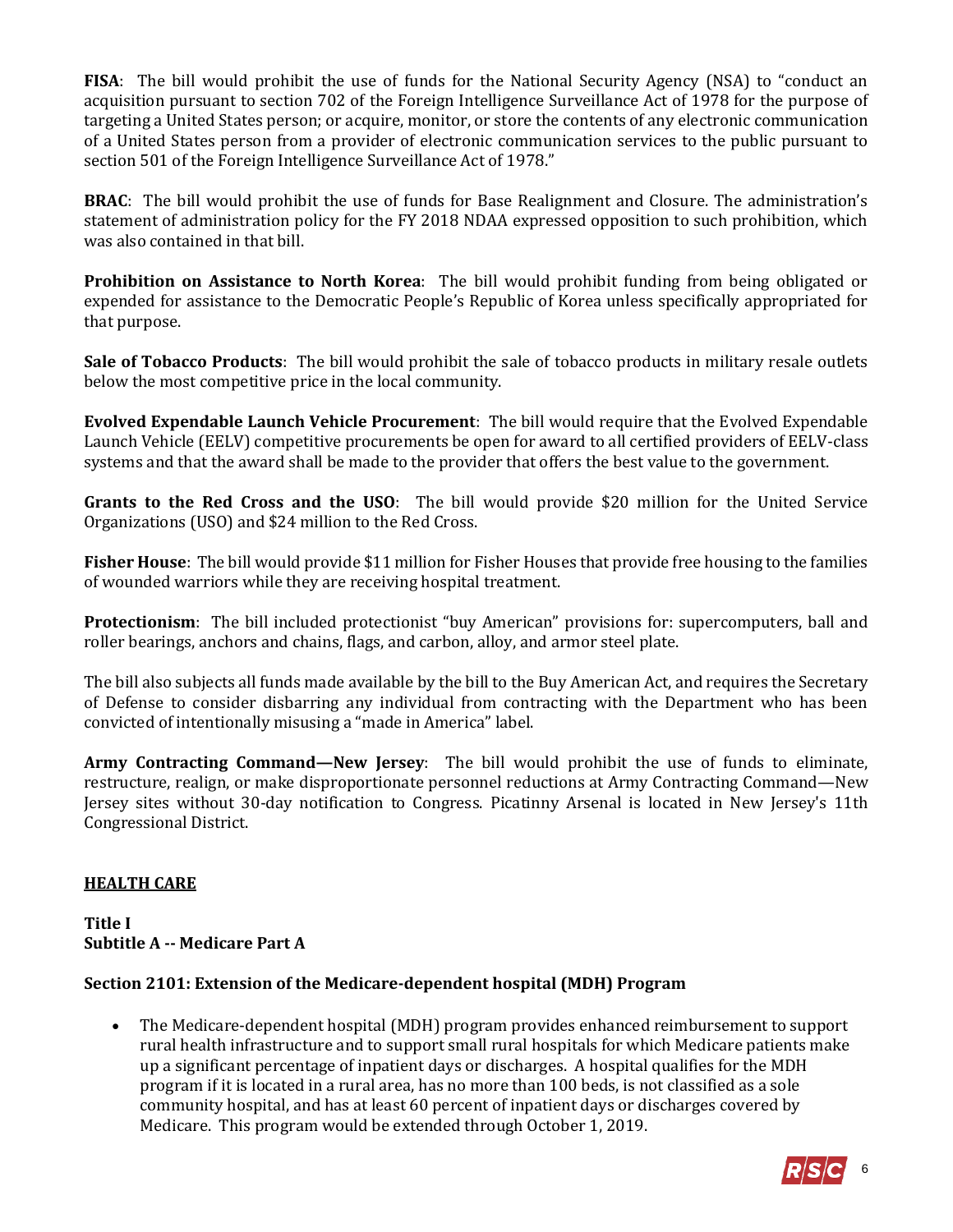## **Section 2102: Extension of increased inpatient hospital payment adjustment for certain low-volume hospitals**

 Qualifying low-volume hospitals receive add-on payments based on the number of Medicare discharges. Low-volume hospitals must be more than 15 road miles from the nearest hospital and have fewer than 1600 Medicare discharges. This section would extend this provision through October 1, 2019.

## **Section 2103: Studies relating to hospital programs paid outside of prospective systems**

 This section would require the Medicare Payment Advisory Commission (MedPAC) to study payments made under the MDH and low-volume hospital programs.

## **Section 2104: Extension of home health rural add-on**

 This section would extend the three-percent add-on to payments made for home health services in rural areas for five years, through October 1, 2022, and modify the methodology to target the addon payment to rural areas with a population density of six or fewer individuals per square mile.

#### **Subtitle B -- Medicare Part B**

#### **Section 2111: Ground Ambulance Services cost reporting requirement**

 This section would provide a five-year extension through December 31, 2022, of the urban (2 percent), rural (3 percent), and super-rural (22.6 percent) ground ambulance add-on payments and require annual cost reporting from providers and suppliers.

## **Section 2112: Extension of work Geographic Practice Cost Indicies (GPCI) floor**

 This section would extend the floor for the work geographic index under current law until January 1, 2020. GPCIs are adjustments that are applied to the physician payment formula to account for geographic variations in the costs of practicing medicine in the different areas of the country relative to the national average. In 2003, Congress set a "floor" of 1.0, meaning that physician payments in any given geographic area would not be reduced just because the relative cost of physician work was less than the national average.

#### **Section 2113: Repeal of Medicare payment cap for therapy services; replacement with limitation to ensure appropriate therapy**

 This section would repeal the Medicare "therapy caps" beginning on January 1, 2018. The "therapy caps" were first enacted as a cost control mechanism under the Balanced Budget Act of 1997, and include a separate \$1980 cap on the amount of (1) physical therapy services and speech-language pathology services and (2) occupational therapy services that Medicare beneficiaries may consume each year. Congress has consistently acted to override any imposition of the caps, so some conservatives argue they function more as a budget gimmick than a spending limitation as the compounded cost of temporarily suspending the therapy caps has exceeded any original projected savings. This section would require the HHS Secretary to implement a targeted manual medical review process for outpatient therapy services provided after a beneficiary exceeds \$3000 in annual claims, and require that providers indicate on such claims that services are medically necessary.

#### **Subtitle C**

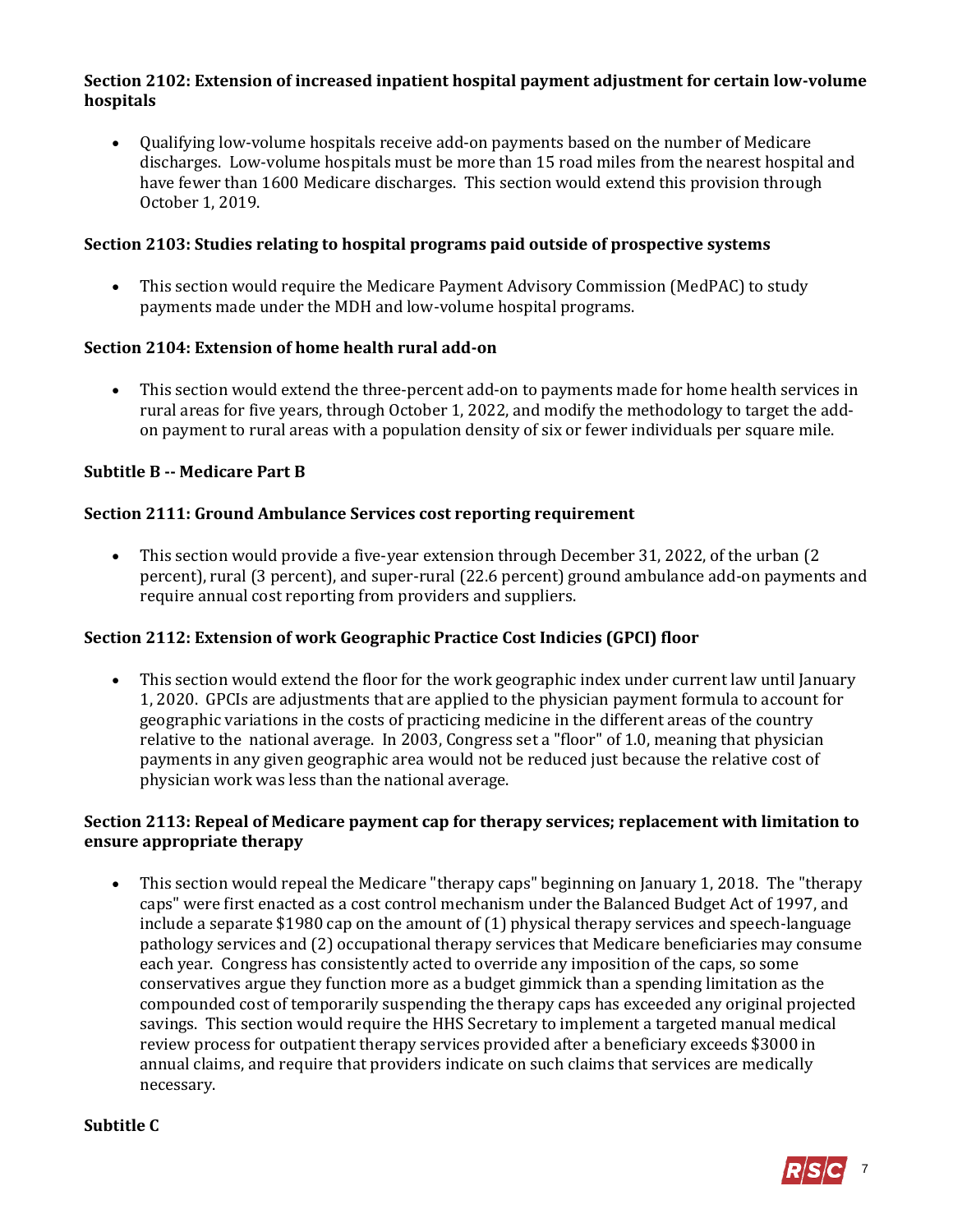## **Section 2121: Providing continued access to Medicare Advantage special needs plans for vulnerable populations**

 Medicare Advantage special needs plans (SNPs) are specifically designed to provide targeted care to individuals with special needs, including those who are (1) institutionalized (I-SNPs); (2) dually eligible for Medicare and Medicaid (D-SNPs); or (3) living with severe or disabling chronic conditions (C-SNPs). This section permanently reauthorizes the SNPs and makes modifications to D-SNPs and C-SNPs to improve case management.

## **Section 2122: Extension of certain MIPPA funding provisions; State health insurance assistance program reporting requirements**

 This section would extend funding for the State Health Insurance Program, the Area Agencies on Aging, and the National Center for Benefits and Outreach Enrollment for two years, through FY 2019, and require the Agency for Community Living (ACL) to publicly post funding and other grant information.

# **Section 2133: Extension of funding for quality measure endorsement, input, and selection; reporting requirements**

 This section would provide \$7.5 million for each of FY 2018 and FY 2019 for the National Quality Forum's (NQF) review, endorsement, and maintenance of quality and resource use measures.

# **Title II -- Additional Medicare Policies Relating to Extenders**

## **Section 2201: Home Health Payment Reform**

 This section would require the Secretary, in a budget neutral manner, to reform the current home health payment system to implement a 30-day episode for payment beginning on January 1, 2020.

## **Section 2202: Information to satisfy documentation of Medicare eligibility for home health services**

 This section would permit CMS to use records created by home health providers to determine a Medicare beneficary's eligibility for home health services, in addition to physician records required under current law.

## **Section 2203: Voluntary Settlement of home health claims**

 This section would allow the Secretary to enter into a voluntary settlement with home health providers who have appealed a claims denial, in order to begin to clear the [home health appeals](file:///C:/Users/alincoln/AppData/Local/Microsoft/Windows/INetCache/Content.Outlook/5GYURKOT/Section%2020%205:%20Extension%20of%20the%20Medicare%20-%20Dependent%20Hospital%20(MDH)%20Program%20%20§%20The%20Medicare%20%20Dependent%20Hospital%20%20(MDH)%20%20program%20%20provides%20%20enhanced%20%20reimbursement%20to%20%20support%20%20rural%20%20health%20%20infrastructure%20%20and%20%20to%20%20support%20%20small%20%20rural%20%20hos%20pitals%20%20for%20%20which%20%20Medicare%20%20patients%20%20make%20%20up%20%20a%20%20significant%20%20percentage%20%20of%20%20inpatient%20%20days%20%20or%20%20discharges.%20%20A%20%20hospital%20%20qualifies%20%20for%20%20the%20%20MDH%20%20program%20%20if%20%20it%20%20is%20%20located%20%20in%20%20a%20%20rural%20%20area,%20%20has%20%20no%20more%20%20than%20%20100%20%20beds,%20%20is%20%20not%20%20classified%20%20as%20a%20%20s%20ole%20%20c%20ommunity%20%20h%20ospital,%20%20and%20%20h%20as%20%20at%20%20least%20%2060%20%20percent%20%20of%20%20inpatient%20%20days%20%20or%20%20discharges%20%20covered%20%20by%20%20Medicare.%20%20This%20%20program%20%20would%20%20be%20%20extended%20through%20%20October%201,%202017%20.)  [backlog.](file:///C:/Users/alincoln/AppData/Local/Microsoft/Windows/INetCache/Content.Outlook/5GYURKOT/Section%2020%205:%20Extension%20of%20the%20Medicare%20-%20Dependent%20Hospital%20(MDH)%20Program%20%20§%20The%20Medicare%20%20Dependent%20Hospital%20%20(MDH)%20%20program%20%20provides%20%20enhanced%20%20reimbursement%20to%20%20support%20%20rural%20%20health%20%20infrastructure%20%20and%20%20to%20%20support%20%20small%20%20rural%20%20hos%20pitals%20%20for%20%20which%20%20Medicare%20%20patients%20%20make%20%20up%20%20a%20%20significant%20%20percentage%20%20of%20%20inpatient%20%20days%20%20or%20%20discharges.%20%20A%20%20hospital%20%20qualifies%20%20for%20%20the%20%20MDH%20%20program%20%20if%20%20it%20%20is%20%20located%20%20in%20%20a%20%20rural%20%20area,%20%20has%20%20no%20more%20%20than%20%20100%20%20beds,%20%20is%20%20not%20%20classified%20%20as%20a%20%20s%20ole%20%20c%20ommunity%20%20h%20ospital,%20%20and%20%20h%20as%20%20at%20%20least%20%2060%20%20percent%20%20of%20%20inpatient%20%20days%20%20or%20%20discharges%20%20covered%20%20by%20%20Medicare.%20%20This%20%20program%20%20would%20%20be%20%20extended%20through%20%20October%201,%202017%20.)

#### **Section 2204: Extension of enforcement instruction on Medicare supervision requirements for outpatient therapeutic services in critical access and small rural hospitals**

 This section would provide a one-year extension of a current law policy that blocks CMS from enforcing direct supervision rules for outpatient therapy services in critical access and small rural hospitals.

#### **Section 2205: Technical amendments to Public Law 114-10**

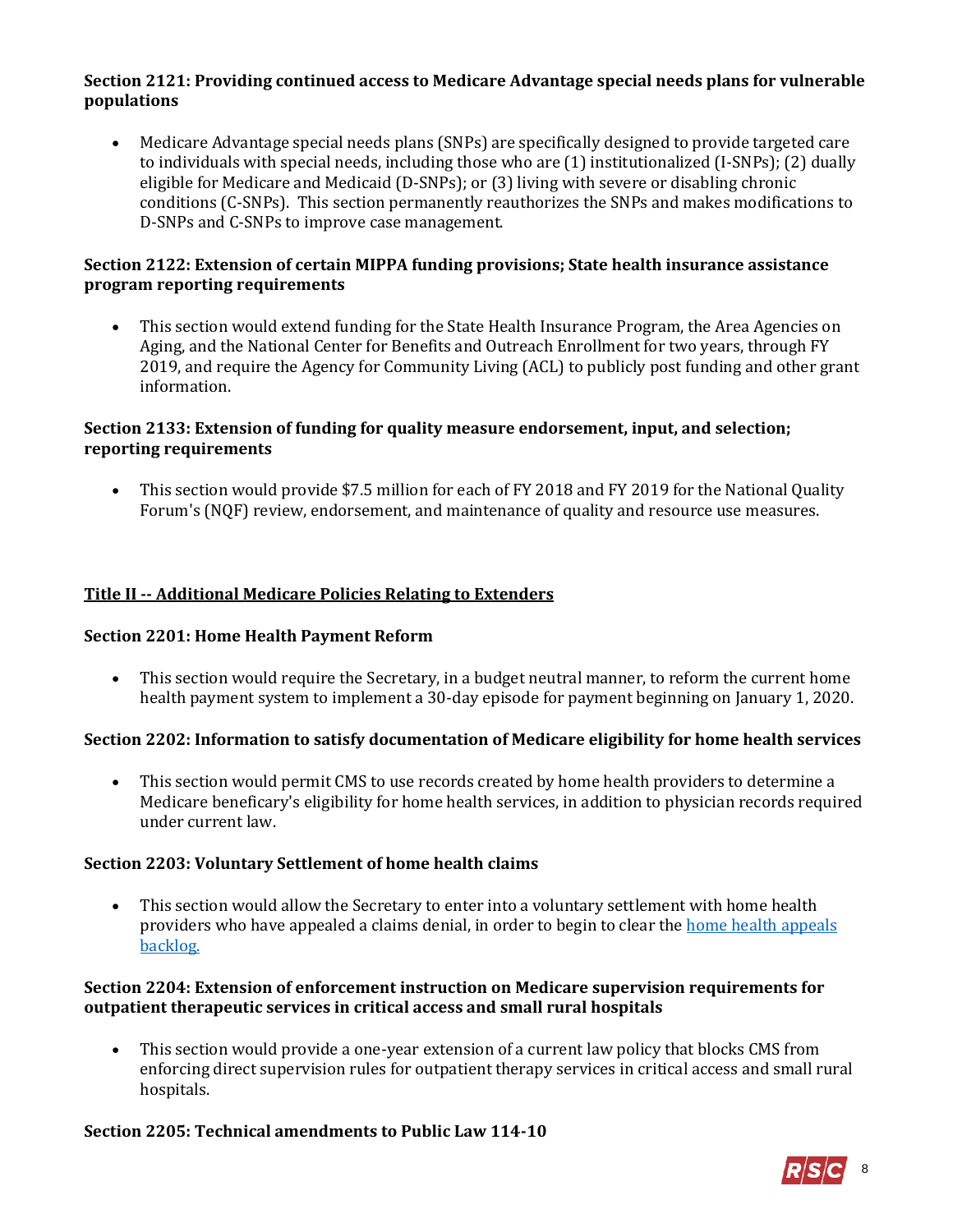This section includes certain technical amendments to the Medicare Access and CHIP Reauthorization Act (MACRA) of 2015, which correct drafting errors and provide CMS with additional flexibility to ensure participation for eligible physicians, in line with congressional intent.

## **Section 2206: Revised requirements for Medicare intensive cardiac rehabilitation programs**

 This section provides the Secretary with additional flexibility to qualify providers of intensive cardiac rehabilitation.

## **Title III -- Creating High-Quality Results and OUtcomes Necessary to Improve Chronic (CHRONIC) Care**

## **Subtitle A -- Receiving High Quality Care in the Home**

## **Section 2301**: **Extending the Independence at Home Demonstration Program**

 This section would provide a two-year extension of the Independence at Home Demonstration program to give Congress additional time to evaluate its effectiveness. THe program has been found to save money.

## **Section 2302: Expanding access to home dialysis therapy**

 This section would allow providers to use telehealth to monitor home dialysis patients, which is prohibited under current law.

## **Subtitle B -- Expanding Innovation and Technology**

#### **Section 2311: Adapting benefits to meet the needs of chronically ill Medicare Advantage enrollees**

• The Centers for [Medicare](https://innovation.cms.gov/initiatives/vbid/) and Medicaid Innovation (CMMI) is currently testing the Medicare [Advantage Value-Based Insurance Design Model,](https://innovation.cms.gov/initiatives/vbid/) which provides Medicare Advantage plans with additional flexibility to tailor their plans to chronically-ill beneficiaries. The demonstration is currently limited to ten states and will be expanded to 25 total states in 2019. This section would expand the demonstration to all states.

#### **Section 2312: Expanding supplemental benefits to meet the needs of chronically ill Medicare Advantage enrollees**

 Under current law, MA plans must comply with specific criteria governing the provision of supplemental benefits. This section would give MA plans flexibility to offer additional supplemental benefits to chronically ill beneficiaries, beginning in 2020, as long as the supplemental benefits are not limited to primarily health related services and have a reasonable expectation of improving or maintaining the beneficiary's health or overall function.

#### **Section 2313: Increasing convenience for Medicare Advantage enrollees through telehealth**

 Under current law, Medicare provides limited coverage of telehealth services. This section would allow MA plans to include additional clinically-appropriate telehealth services, beyond those currently covered under Part B, in the annual bid amount beginning in 2020. The section requires the HHS Secretary to request comments on the types of telehealth services that should be

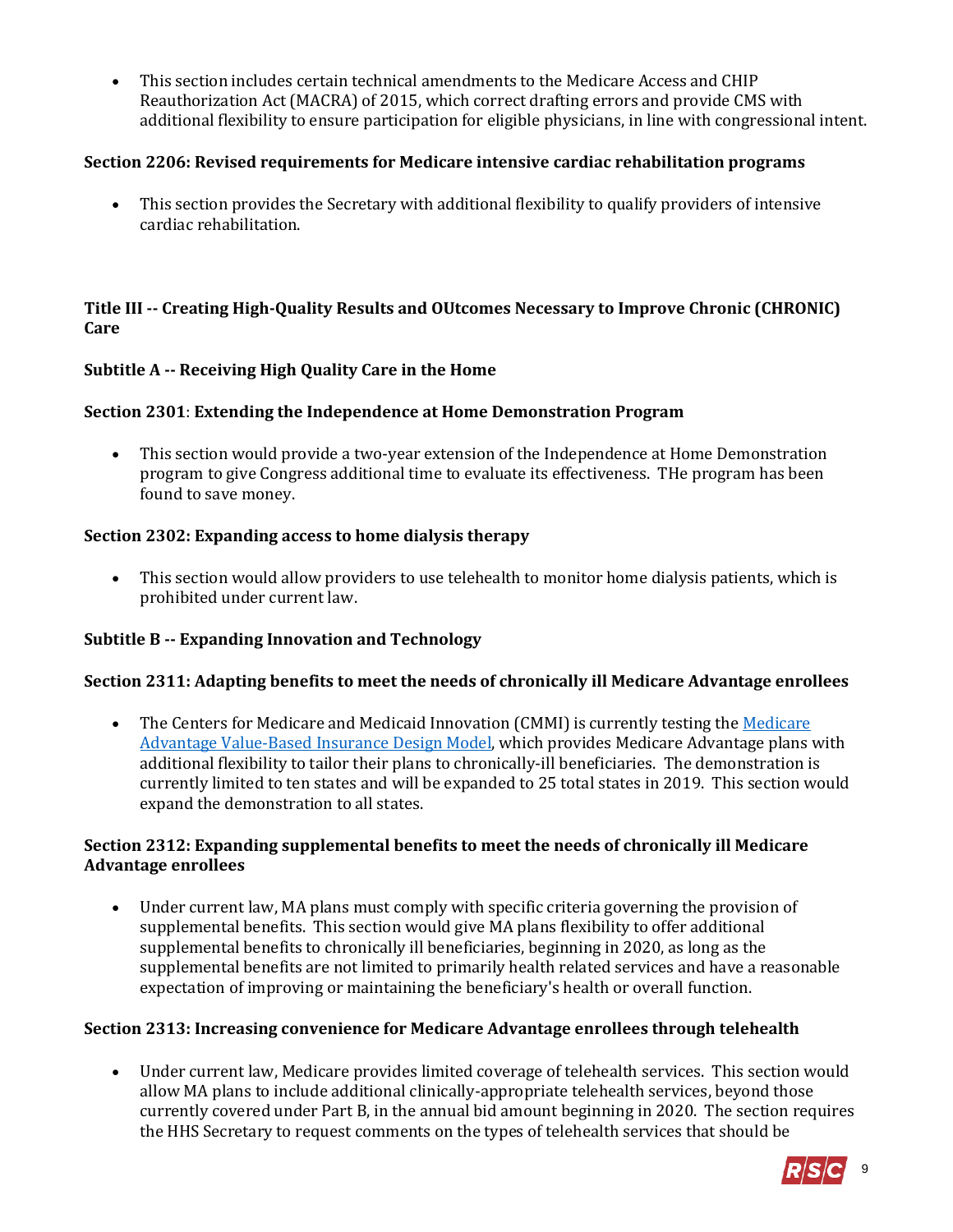considered as additional benefits, and the requirements for offering said benefits. The section also requires that the MA plan ensure that beneficiaries retain the right to decide whether to receive a service in person or via telehealth, and requires that MA plans that provide access to services via telehealth must also provide in person access.

# **Section 2314: Providing accountable care organizations (ACOs) the ability to expand the use of telehealth**

 This section would allow accountable care organizations to expand the use of telehealth by applying the Next Generation ACO telehealth waiver criterion to the Medicare Shared Savings Program (MSSP) Track II and III, and two-sided risk ACO models with prospective assignment that CMMI tests or expands to improve flexibility.

# **Section 2315: Expanding the use of telehealth for individuals with stroke**

 This section would permit physician payment in any area of the country for physician payments related to the diagnosis, evaluation, or treatment of an acute stroke. Under current law, Medicare covers telehealth services for patients experiencing acute stroke symptoms only if the beneficiary presents in certain rural areas.

# **Subtitle C -- Identifying the Chronically Ill Population**

## **Section 2321: Providing flexibility for beneficiaries to be part of an ACO**

 This section would permit ACOs in the MSSP the option to have their beneficiaries assigned prospectively at the beginning of a performance year and give beneficiaries the option to voluntarily align to their main primary care provider's MSSP ACO. The section would require the Secretary to develop a process to notify beneficiaries of their ability to make the election as well as how to change the election. Nothing in the section would limit a beneficairy's freedom of choice to see any provider.

## **Subtitle D -- Empowering Individuals and Caregivers in Care Delivery**

## **Section 2331: Eliminating Barriers to Care Coordination under ACOs**

 This section would establish a new voluntary ACO Beneficiary Incentive Program to allow certain two-sided risk ACOs to make incentive payments of up to \$20 for each qualifying service to all assigned beneficiaries that are receiving qualifying primary care services. The section would not provide ACOs with any additional Medicare reimbursement to cover the incentive payment costs. Additionally, the section would require the Secretary to report to Congress on the program's impact on expenditures and beneficiary health outcomes by October 1, 2023.

## **Section 2332: GAO study and report on longitudinal comprehensive care planning services under Medicare Part B**

 This section would direct the Government Accountability Office (GAO) to report to Congress within 18 months of enactment on the development of a new payment code related to longitudinal care planning services for serious or life-threatening illnesses like Alzheimer's disease and cancer, which may not have a predictable trajectory.

## **Subtitle E -- Other Policies to Improve Care for the Chronically Ill**

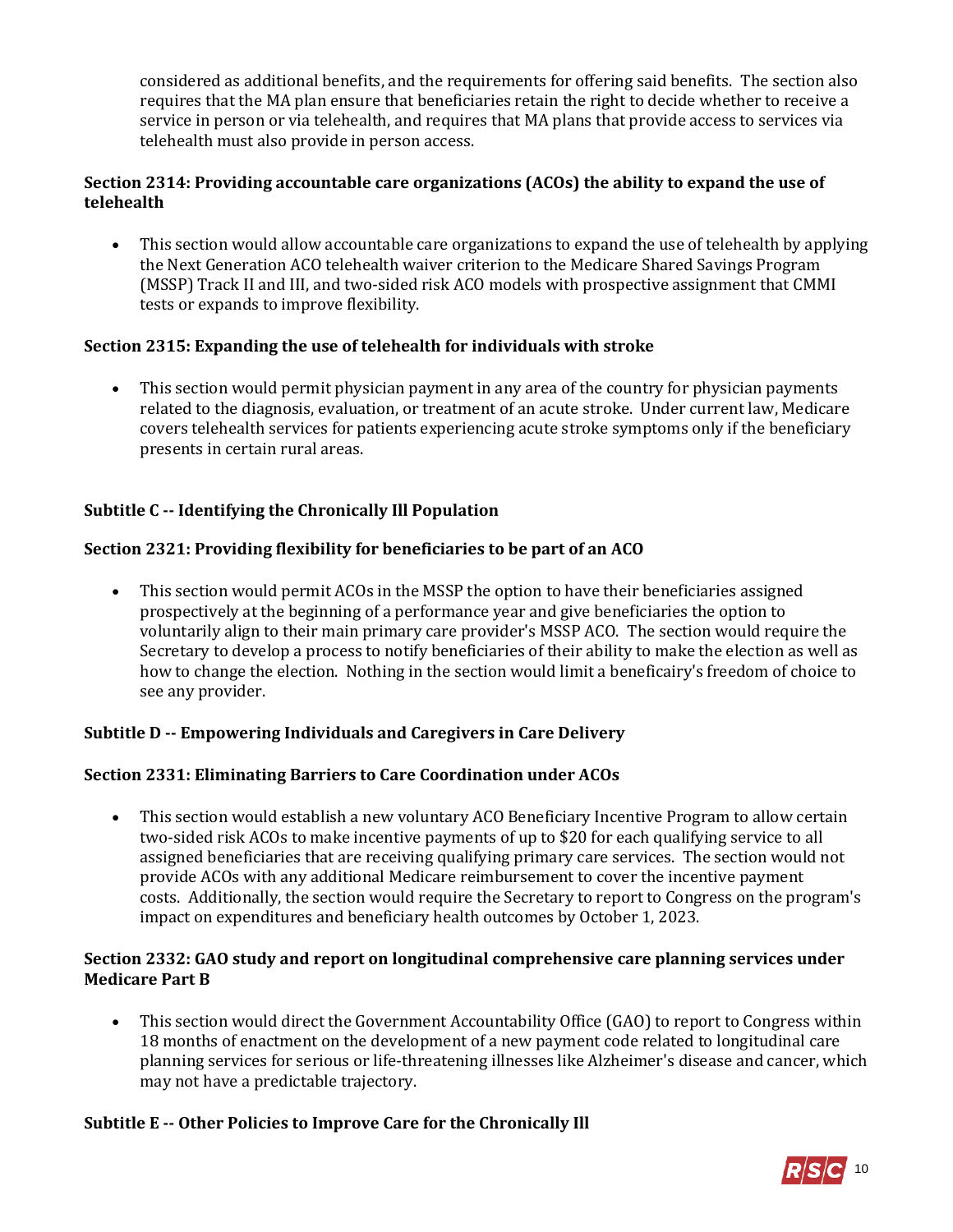# **Section 2341: GAO study and report on improving medication synchronization**

 This section would direct GAO to report to Congress within 18 months of enactment on the prevalence and effectiveness of medication synchronization programs operated by Medicare or other payers. Medication synchronization is the practice of aligning prescription lengths and dispensing times, which can improve medication adherence for individuals with chronic conditions.

## **Section 2342: GAO Study and report on impact of obesity drugs on patient health and spending**

 This section would direct GAO to report to Congress within 18 months of enactment on the use of obesity drugs on health outcomes and spending. Medicare Part D does not cover these drugs.

## **Section 2343: HHS study and report on long-term risk factors for chronic conditions among Medicare beneficiaries**

 This section would require the HHS Secretary to report to Congress within 18 months of enactment on long-term Medicare cost drivers, including obesity, tobacco use, mental health conditions, and other factors that may affect individuals with chronic conditions.

## **Title IV -- Medicare Part B Miscellaneous Policies**

#### **Subtitle A -- Medicare Part B Improvement Act**

#### **Section 2401: Home infusion therapy services temporary transitional payment**

 The 21st Century Cures Act included two provisions affecting Medicare coverage of home infusion therapy. First, it applied the formula used for most Part B drugs, Average Sales Price (ASP) plus six percent, to Part B infusion drugs furnished through durable medical equipment. Medicare had reimbursed for these drugs at 95 percent of the Average Wholesale Price (AWP) since 2003, but the [HHS Office of the Inspector General](https://oig.hhs.gov/oei/reports/oei-12-12-00310.pdf) found that the formula was "unrelated to actual prices in the marketplace... and has cost Medicare millions of dollars." Second, 21st Century Cures created a new benefit to provide a single payment for items and skilled care furnished by home infusion suppliers -- including professional and nursing services, training and education, remote monitoring, and monitoring services -- whereas Medicare had previously only paid for the medication. The first 21st Century Cures provision became effective in January 2017 and the second will become effective in 2021. Some stakeholders have labeled this discrepancy a "coverage gap," and the disruption to provider payments may affect access to care for medically fragile beneficiaries. This section would create a new temporary Medicare payment system to provide a transitional payment for items and services furnished in coordination with home infusion drugs, beginning in 2019 and operating until the permanent payment system is finalized.

## **Section 2402: Orthotist's and prothetist's clinical notes as part of the patient's medical record**

 This section would ensure that clinical notes created by an orthotist or prosthetist are considered part of the Medicare beneficiary's patient record in order to support claims of medical necessity. Medicare's current claims review process has resulted in payment denials for medically necessary orthotics and prosthetics due to insufficient evidence to support medical necessity.

#### **Section 2403: Independent accreditation for dialysis facilities and assurance of high quality surveys**

 This section would allow renal dialysis facilities to use an outside agency to survey and accredit their facility for Medicare participation. Under current law, some Medicare providers may use an outside agency for accreditation purposes, but not dialysis facilities.

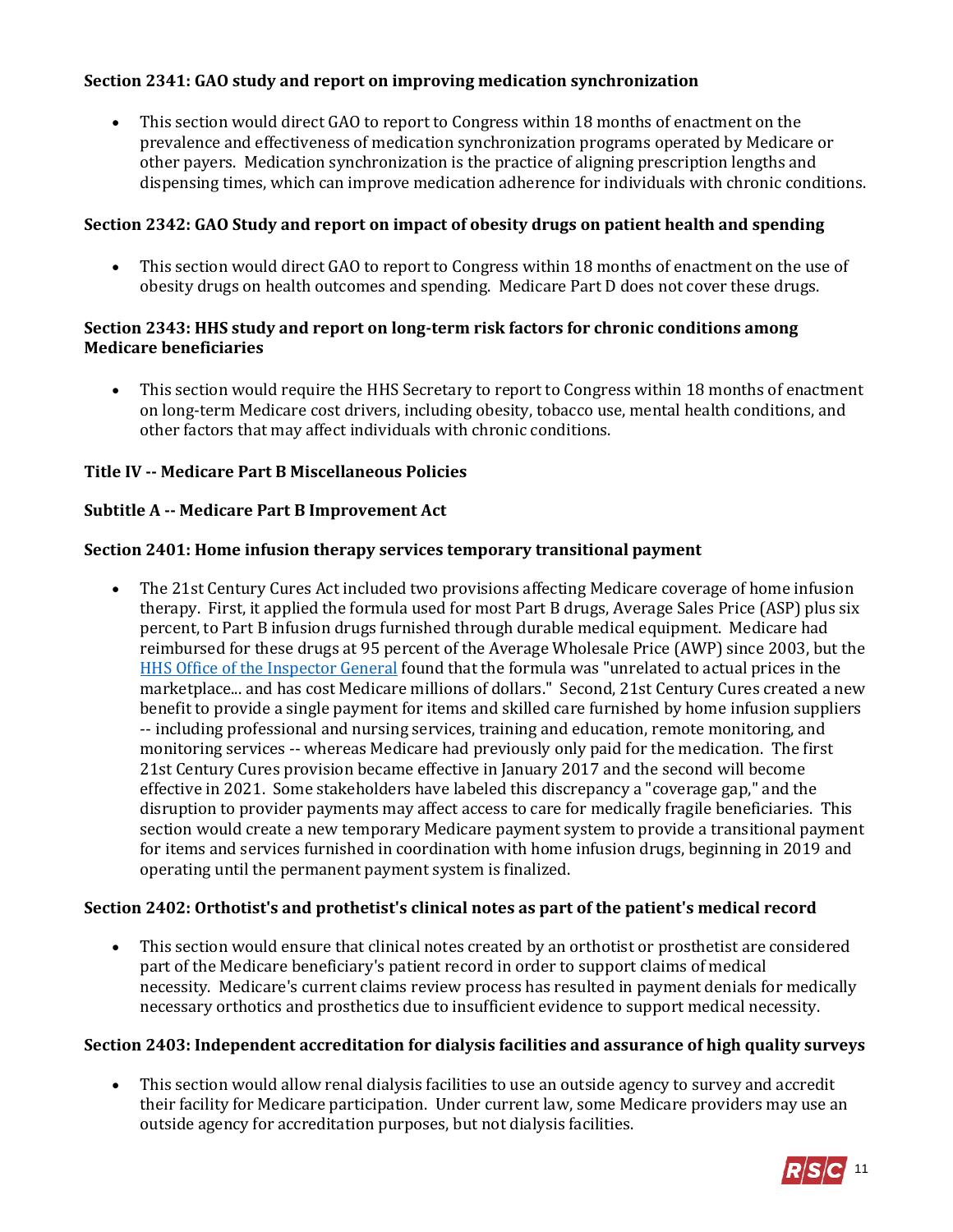# **Section 2404: Modernizing the application of the Stark rule under Medicare**

 This section would codify recen[t CMS modifications](https://www.cms.gov/Newsroom/MediaReleaseDatabase/Fact-sheets/2015-Fact-sheets-items/2015-10-30-2.html) of the physician self-referral regualtions that are related to the use of signatures to document the terms of legal arrangements and when leases violate the [Stark laws.](https://www.cms.gov/Medicare/Fraud-and-Abuse/PhysicianSelfReferral/index.html?redirect=/physicianselfreferral/) The Stark laws prohibit physician self-referral, specifically prohibiting physician referral of Medicare or Medicaid patients to other health care entities in which the physician or an immediate family member has a financial relationship and prohibiting the facility from billing CMS for any services performed related to such a referral. The regulatory updates generally sought to reduce burden by providing clarifying terminology and guidance.

## **Subtitle B -- Additional Provisions**

## **Section 2411: Making permanent the removal of the rental cap for durable medical equipment under Medicare with respect to speech generating devices**

 This section would make the Steve Gleason Act permanent by repealing a provision that sunsetted the law in 2018. The Steve Gleason Act, passed in 2015, allows Medicare beneficiaries to purchase speech generating devices as durable medical equipment immediately, rather than requiring beneficiaries to rent the device for 13 months before becoming the owner of the device.

## **Section 2412: Increased civil and criminal penalties and increased sentences for Federal health care program fraud and abuse**

 This section would update and modernize numerous existing civil and criminal penalties that apply in instances of Medicare fraud. Many of these penalties have not been updated for 20 years.

# **Section 2413: Reducing the volume of future EHR-related significant hardship requests**

 This section would remove a requirement in the Health Information Technology for Economic and Clinical Health (HITECH) Act that requires the Secretary to make meaningful use standards more stringent over time. The meaningful use standards were intended to incentivize providers to adopt electronic health records, but many providers have faced difficulties demonstrating compliance with the meaningful use requirements.

## **Section 2414: Coverage of certain DNA specimen provenance assay tests under Medicare**

 This section would provide for five years of Medicare coverage of DNA Specimen Provenance Assay (DPSA) testing, a highly specialized tool used to mitigate the chances of a false prostate cancer diagnosis that is often covered by private insurance but is not covered by Medicare under current law. The section would also require CMS to report to Congress on the policy and its impact on identifying false positive results and helping beneficiaries to avoid unnecessary and costly surgery and treatment.

## **Section 2415: Strengthening rules in case of competition for diabetic testing strips**

 This section would codify numerous beneficiary protections established in regulations for Medicare's competitive bidding program, under which Medicare relies on supplier bids to set the amount it pays for certain durable medical equipment, prosthetics, orthotics, and supplies (DMEPOS) items. Medicare beneficiaries have reported facing issues related to how CMS has enforced beneficiary protections, for example, providing evidence that CMS has not fully enforced the "50 Percent Rule" which is intended to ensure that suppliers make available at least half of all types of diabetes testing supplies on the market before enactment of the competitive bidding program. The section would also require additional reporting to ensure beneficiary access to diabetes testing supplies.

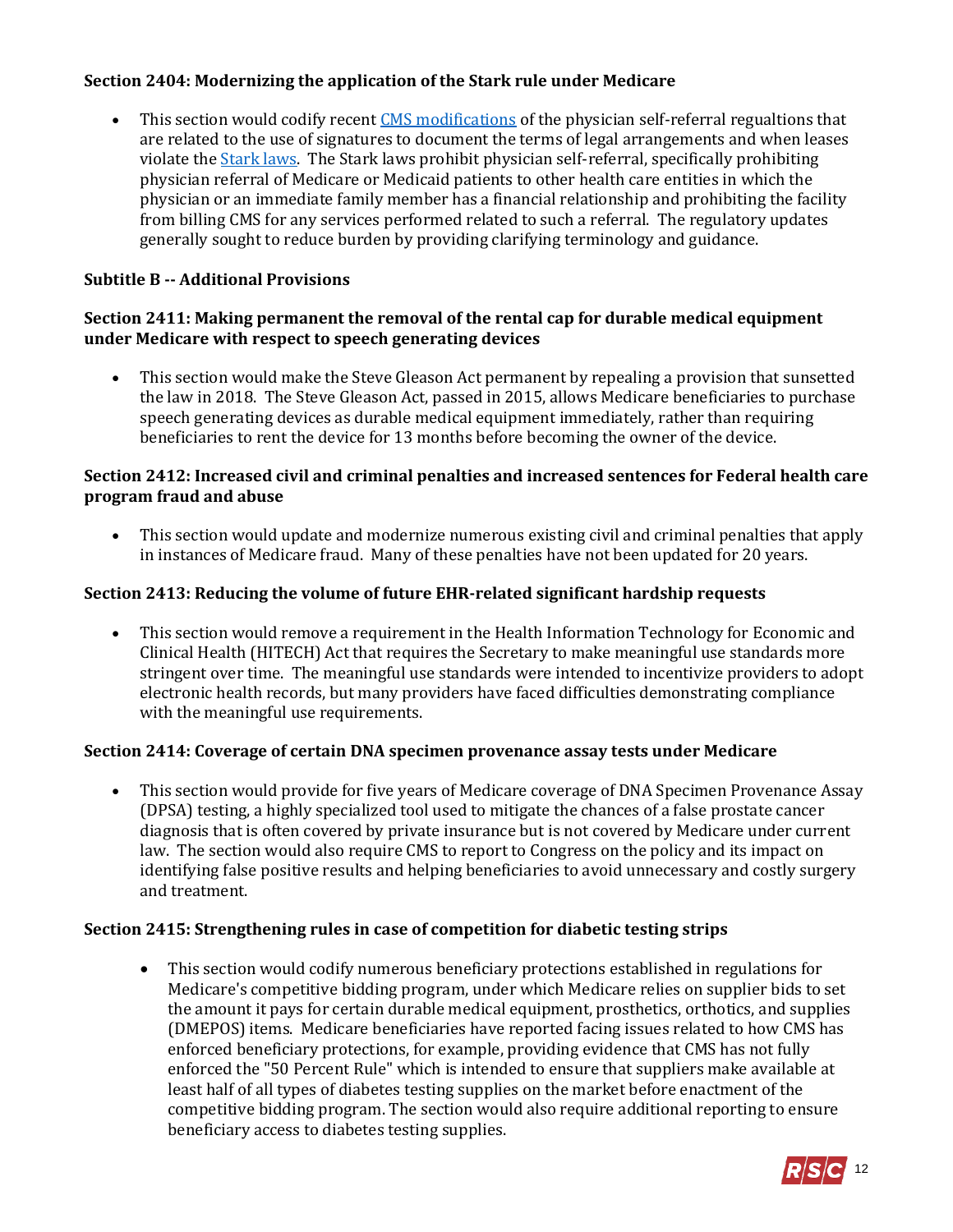## **Title V - Public Health Extenders**

#### **Section 2501: Extension for community health centers, the National Health Service Corps, and teaching health centers that operate GME programs**

This section would provide for a two-year extension of funding for (1) Community Health Centers, (2) the National Health Service Corps (NHSC), and (3) the Teaching Health Center Graduate Medical Education (THCGME) program created under Obamacare. When combined with funding previously provided in the December 2017 Continuing Resolution and the Disaster Tax Relief and Airport and Airway Extension Act, this section would provide \$3.6 billion for Community Health Centers, \$310 million for the NHSC, and \$126.5 million for THCGME for each of FY 2018 and FY 2019.

## **Section 2502: Extension for special diabetes program**

 This section would provide for a two-year extension of the Special Diabetes Program for Type 1 diabetes and the Special Diabetes Program for Indians. When combined with funding provided in previous legislation, this section would provide \$150 million for each program for each of FY2018 and FY 2019.

#### **Section 2503: Extension for family-to-family health information centers**

 This section would provide for a two-year extension of the Family-to-Family Health Information Center program at \$6 million a year, and provide for the creation of Family-to-Family Health Information Centers in the territories and for the Indian tribes. This program funds grants to assure that families of children with special health care needs are able to participate in all levels of decision-making and be satisfied with the services they receive.

#### **Section 2504: Extension for sexual risk avoidance education**

 This section would provide for a two-year extension of the Sexual Risk Avoidance Education program (previously the Abstinence Education Program) at \$75 million a year. It would also require data collection on activities funded under the program, require the Secretary to evaluate the program, and allow unused funds to be distributed through a competitive grant process.

#### **Section 2505. Extension for personal responsibility education**

 This section would provide for a two-year extension of the Personal Responsibility Education Program (PREP) at \$75 million a year. This program provides federal funding for programs that teach about abstinence and contraception for the prevention of pregnancy and sexually transmitted infections.

## **FOSTER CARE, ADOPTION, AND CHILD SERVICES**

## **TITLE VI—CHILD AND FAMILY SERVICES AND SUPPORT**

#### Subtitle A—Family First Prevention Services Act

The bill would allow states to utilize foster care and adoption appropriations under the Social Security Act for up to a year to pay for a portion of expenses related to the state's effort to provide mental health and substance abuse prevention services and parent skills training. Generally, eligible children include those that are at risk of entering foster care.

The bill would also allow states to utilize these appropriations for children that have been placed in foster care of a parent that is being treated for substance abuse. Additionally, the bill would allow these appropriations to be used fo[r kinship navigator programs.](http://www.childrensdefense.org/library/data/FCSIAA-kinship-navigator.pdf)

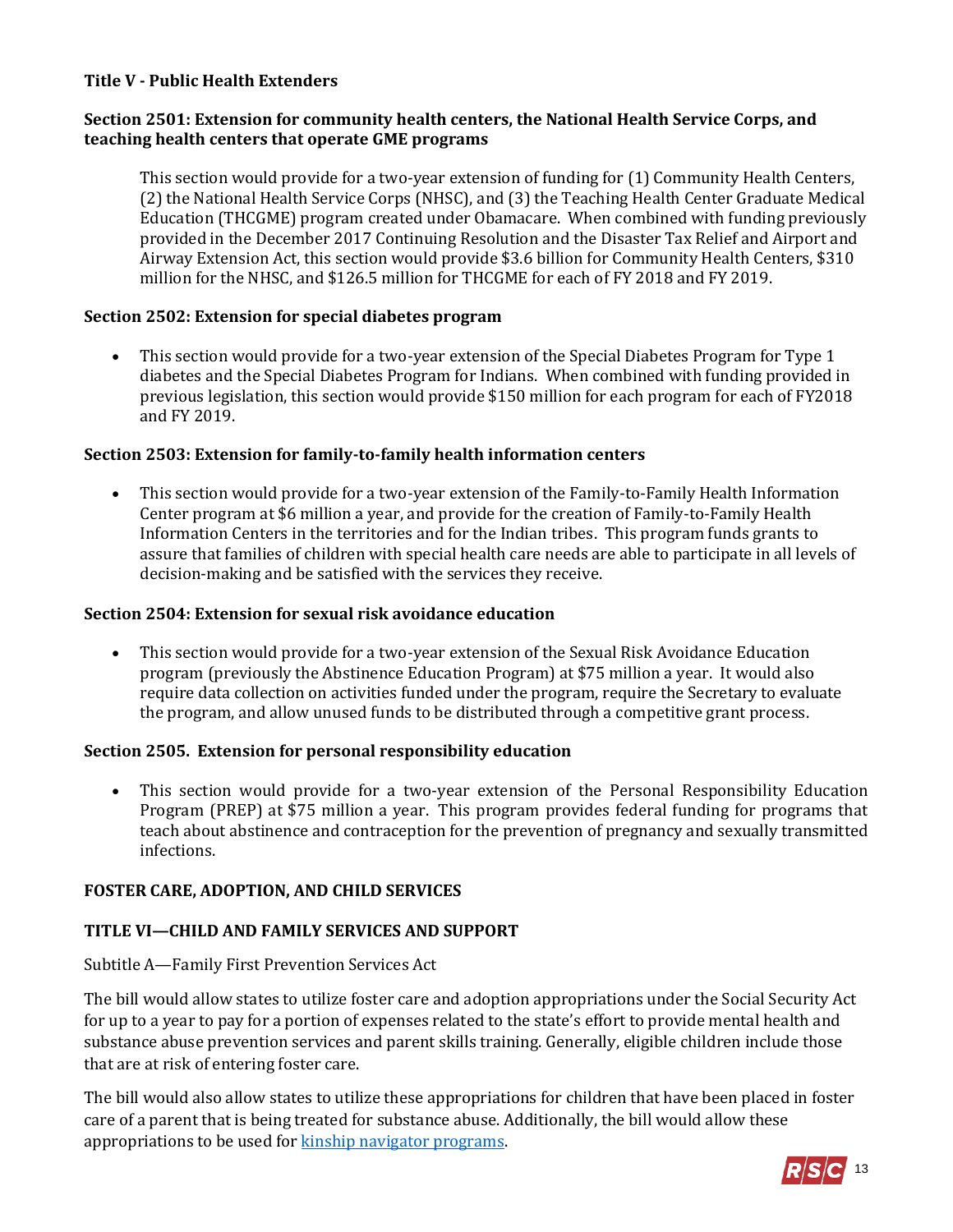Similarly, the bill would allow states to use funds available under the Social Security Act for child welfare services to provide support to children in foster care for an unrestricted amount of time and after reunified with their family for a 15-month period.

States would be required to operate a case processing system before the 2028 fiscal year so that children can be better placed across state lines.

The bill would require the Department of Health and Human Services to make federal substance abuse prevention and treatment block grants to regional partnerships for FY2017-FY2021. Grant applicants would have to require the applicant set goals for improving wellbeing of family as a whole including addressing substance abuse. HHS would also be required to consider the partnership's track record on child welfare, substance abuse treatment and mental health.

The bill would make reforms to licensing standards for family members seeking to foster a child, particularly requiring HHS to identify evaluation standards. States would have to describe how they gather child maltreatment information.

The bill would limit foster care maintenance payment support when a child is placed in a non-foster family home setting to two weeks unless certain exemptions exist. One such exemption would be that the setting is a qualified residential treatment program which is defined in the bill. The bill would set parameters for assessing and documenting children placed in a qualified residential treatment program.

The bill would require states to conduct criminal and child abuse background check on adults working in certain child care settings.

HHS would be appropriated an additional \$8 million in FY 2018 to make grants to states to support efforts to recruit foster families

The bill would reauthorize through FY 2021 several programs:

1) the Stephanie Tubbs Jones Child Welfare Services Program;

2) the promotion of safe and stable families program;

3) funding reservations for monthly caseworker visits and regional partnership grants, and

4) the Highest State Court Entitlement to Court Improvement Program.

The bill would make changes to the John H. Chafee Foster Care Independence Program. For instance, it would permit states to serve youth who have aged out of care and are not yet 23 years of age, and it would focus on kids 14 years old and over. The bill would allow HHS to reallocated unused funds from the program.

The will would extend the federal program providing states with incentive payments regarding legal guardianship at current levels for the next five fiscal years (through FY 2020).

As of July 1, 2024, the bill would change current law so that no income test would be used for purposes of determining a child's eligibility for adoption assistance, regardless of the child's age.

Subtitle B—Supporting Social Impact Partnerships to Pay for Results

The bill would appropriate \$92 million for the federal government to pay for outcomes under social [impact](https://mainstreetadvocacy.com/social-impact-partnerships/)  [partnerships.](https://mainstreetadvocacy.com/social-impact-partnerships/) 

Subtitle C—Modernizing Child Support Enforcement Fees

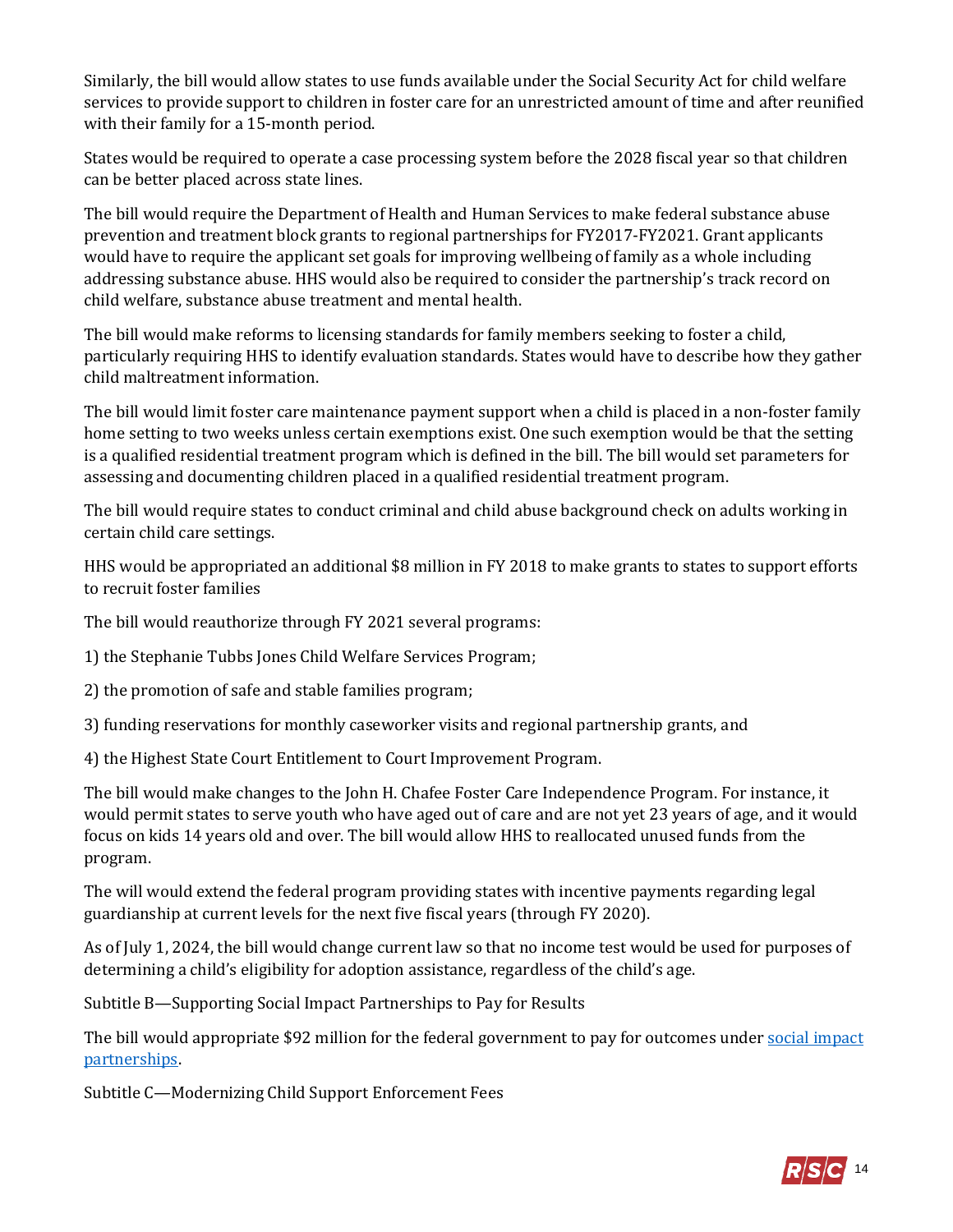The bill would raise the annual fee on child support enforcement services from \$25 to \$35 and increase the amount of child support that must be collected for the case to be subject to a fee of \$550.

# Subtitle D—Increasing Efficiency of Prison Data Reporting

The bill would make it so that the \$400 incentive fee related to the prison data reporting program would not be available unless it is made within 15 days of a social security beneficiary's imprisonment.

# **Title VIII – Offsets** This title fully offsets the policies included in Titles I – VII.

## **Section 2701: Payment for early discharges to hospice care.**

 This section adds hospice as an additional setting of care under current law post-acute care transfer policies, beginning on October 1, 2023, so that hospitals would receive lower reimbursement when transferring a patient that had a short length of stay in the hospital to hospice.

## **Section 2702: Home health market basket reduction**

 This section would set the home health market basket update for FY 2020 to 1.4 percent, lower than under current law.

## **Section 2703: Reduction for non-emergency ESRD ambulance transports**

 This section would increase the current law 10 percent payment reduction for non-emergency dialysis ambulance transports to 23 percent.

# **Section 2704: Extension of target for relative value adjustments for misvalued services and transitional payment rules for certain radiation therapy services under the physician fee schedule.**

 This section would provide a one-year extension of the "misvalued codes" policy, under which CMS is required to identify and review potentially misvalued codes in the physician fee schedule and adjust them appropriately.

## **Section 2705: Delay in authority to terminate contracts for Medicare Advantage plans failing to achieve minimum quality ratings**

 This section would extend or ten years the Secretary's authority to delay termination of a plan that has achieved a low star rating for three consecutive years, a policy that was first established on a temporary basis under 21st Century Cures.

## **Section 2706: Medicare Improvement Fund**

 This section would zero out the Medicare Improvement Fund (MIF). The Ways and Means and Energy and Commerce Committees use this fund as a "parking spot" to bank savings that can offset future spending. The MIF may only be used to make improvements to the Medicare fee-for-service program and if not spent by Congress, is available to the HHS Secretary after FY 2021.

## **Section 2707: Payment for outpatient physical therapy services and outpatient occupational therapy services furnished by a therapy assistant**

 This section would provide reimbursement for Part B therapy services that are furnished in full or part by a physical and occupational therapy assistant at 85 percent of the physician rate.

## **Section 2708: Changes to long-term care hospital payments**

 This section would provide a two-year delay of a current law policy requiring site neutral discharges for long-term care hospitals (LTHCs) to be reimbursed as a blend of the site neutral payment rate and the LTCH payment rate. The section would also reduce the LTCH market basket update by 4.6 percent for FY 2018 through FY 2026.

## **Section 2709: Non-Budget Neutral Transitional pass-through payment change for certain products**

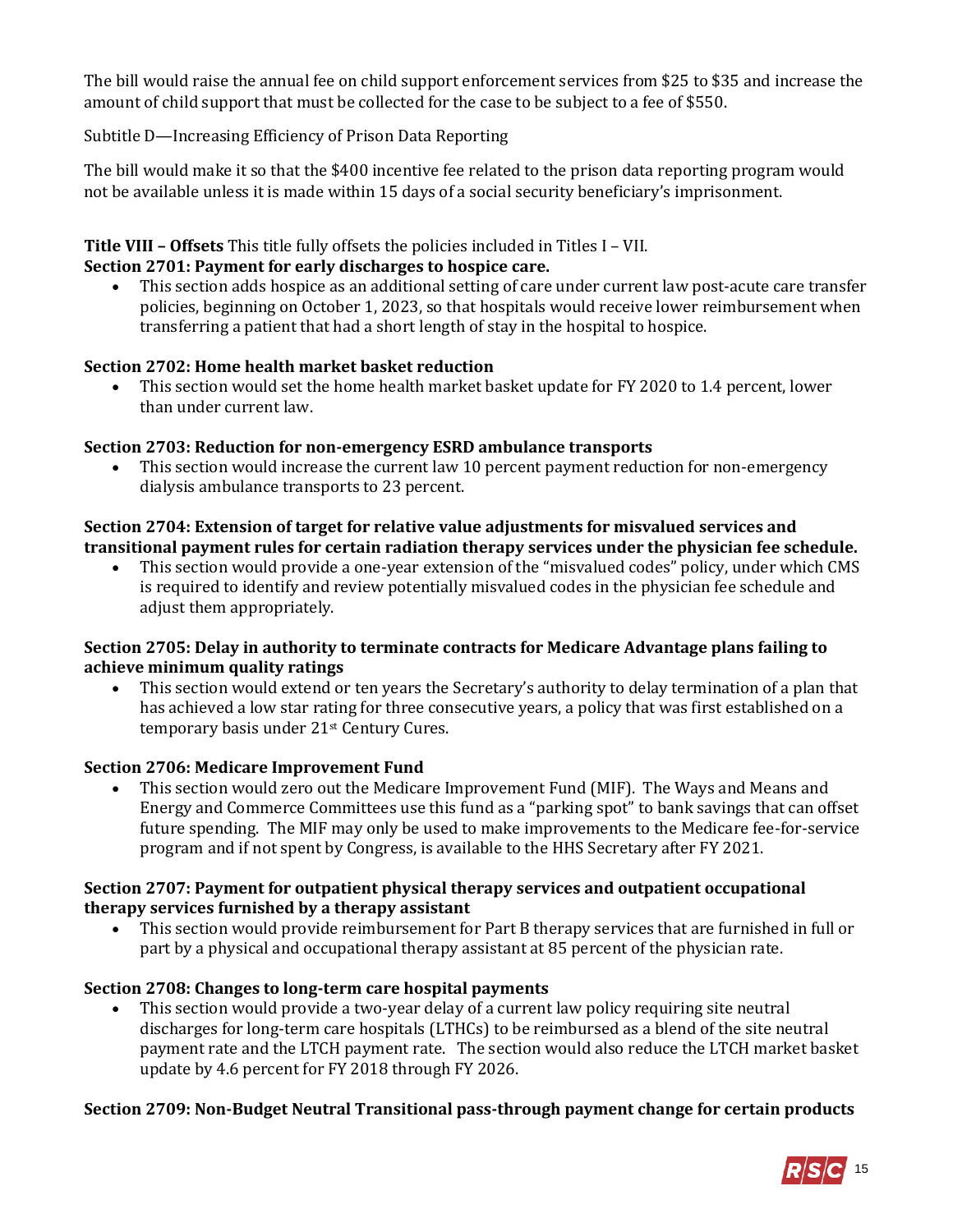This section would prohibit pass-through payments for any drug that does not meet the statutory requirements for pass-through status.

## **Section 2710: Third party liability in Medicaid and CHIP**

 This section would modify provisions governing third party liability in the Medicaid and CHIP programs to ensure other responsible parties pay claims first.

## **Section 2711: Treatment of lottery winnings and other lump-sum income for purposes of income eligibility under Medicaid**

 This section would require states to consider lottery winnings and other lump sum income of \$80,000 or more for the purposes of determining Medicaid eligibility over a period of months. Under current law, lump sum payments are only considered for Medicaid eligibility purposes during the month in which they are earned.

## **Section 2712: Modifying reductions in Medicaid DSH allotments**

 This section would eliminate current law reductions to the Medicaid Disproportionate Share Hospital (DSH) payments for FY 2018 and FY 2019, and offset the delay by increasing DSH reductions by \$6 billion in FY 2021-2023. Certain hospitals that treat a large number of low income patients are eligible for Medicaid DSH payments to help offset losses from treating uninsured patients and low Medicaid reimbursement rates.

## **Section 2713: Medicaid improvement fund rescission**

 This section would rescind all funds available in the Medicaid Improvement Fund (MIF). The Energy and Commerce Committee uses this fund as a parking spot to bank savings to offset future spending. If not redirected by Congress, the MIF is available to the HHS Secretary for specific uses related to improving the Medicaid program.

## **Section 2714: Sunsetting the exclusion of Biosimilars from the Medicare Part D coverage gap**

 This section would add biosimilars to the Medicare Coverage Gap Discount Program. The Medicare Coverage Gap Discount Program requires brand drug and biologic manufacturers to provide a 50 percent discount to assist beneficiaries with drug costs when they reach the Part D coverage gap, or "doughnut hole," which may create incentive beneficiaries in the coverage gap to choose higher cost biologics over less expensive biosimilars, increasing federal costs.

## **Section 2715: Prevention and Public Health Fund**

 This section would redirect funds from the ACA's Prevention and Public Health Fund to support the programs extended in this bill. Specifically, the section would redirect \$900 million each of FY 2018 and FY 2019, \$1 billion in each of FY 2020 and FY 2021, and \$1.1 billion for each of FYs 2022 through FY 2027. The Prevention Fund is a mandatory funding stream, available unless otherwise allocated by Congress, to be spent by the HHS Secretary to "provide for expanded and sustained national investment in prevention and public health programs to improve health and help restrain the rate of growth in private and public health care costs." Some conservatives have raised concerns that the Prevention Fund mirrors a slush fund, and in recent years has been used to support grants for activities including free pet spaying and neutering, Zumba classes, and urban gardening.

# **COMMITTEE ACTION:**

The House Amendment to the Senate Amendment to H.R. 1892 was posted at 10:01 PM on February 5, 2018.

## **ADMINISTRATION POSITION:**

A Statement of Administration Policy is not available at this time.